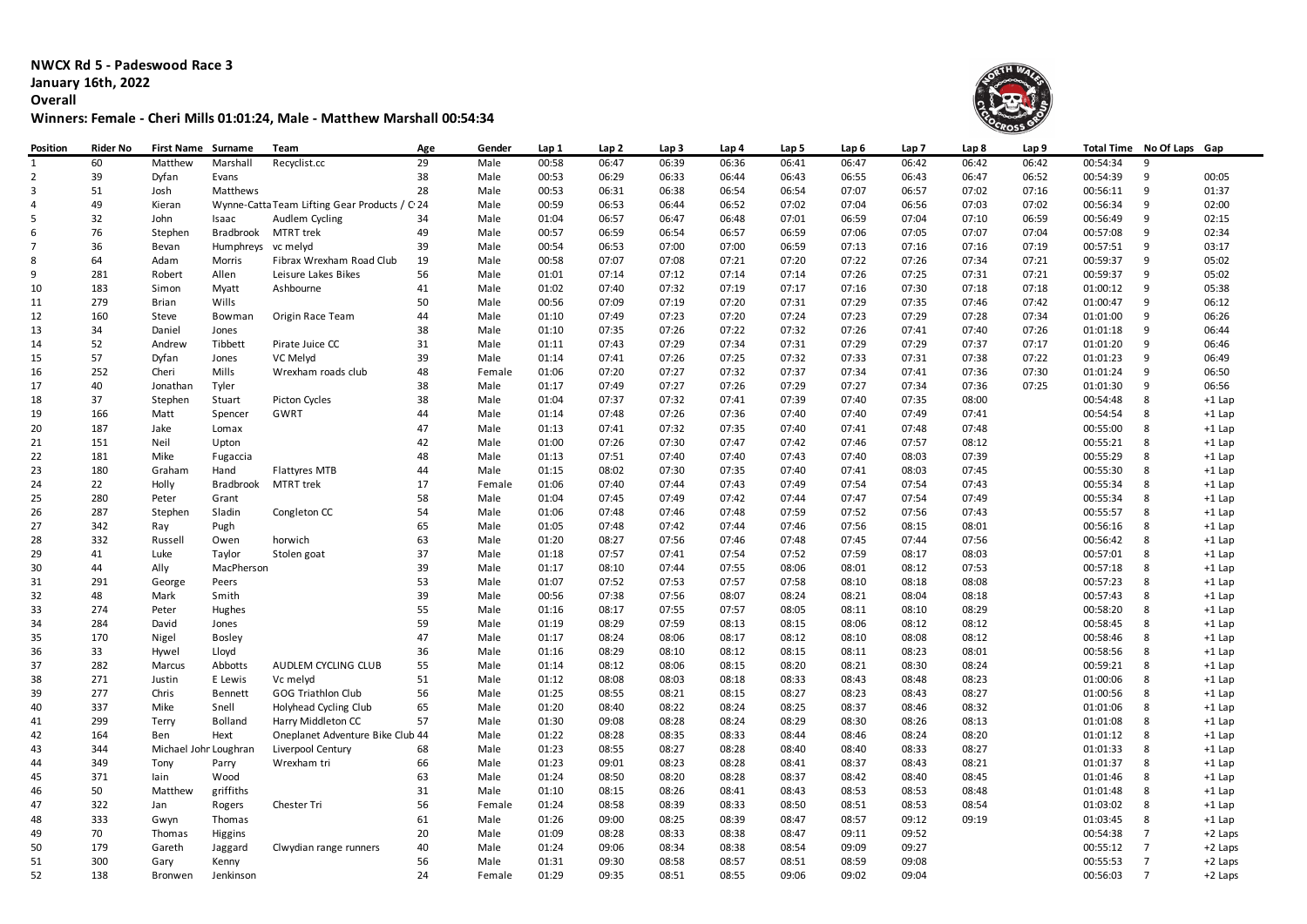**NWCX Rd 5 - Padeswood Race 3 January 16th, 2022 Overall**

## **Winners: Female - Cheri Mills 01:01:24, Male - Matthew Marshall 00:54:34**



| Position   | Rider No | <b>First Name</b> | Surname     | Team                     | Age | Gender | Lap 1 | Lap 2 | Lap 3 | Lap 4 | Lap 5 | Lap 6 | Lap 7 | Lap 8 | Lap 9 |          | Total Time No Of Laps Gap |           |
|------------|----------|-------------------|-------------|--------------------------|-----|--------|-------|-------|-------|-------|-------|-------|-------|-------|-------|----------|---------------------------|-----------|
| 53         | 165      | Matt              | Davies      | Ruthin                   | 48  | Male   | 01:19 | 08:50 | 09:57 | 09:10 | 08:52 | 08:59 | 08:57 |       |       | 00:56:03 |                           | $+2$ Laps |
| 54         | 272      | James             | McQueen     |                          | 52  | Male   | 01:24 | 09:25 | 08:52 | 08:54 | 09:09 | 08:41 | 09:45 |       |       | 00:56:10 |                           | +2 Laps   |
| 55         | 251      | Kim               | Norman      | Wrecsam Tri              | 48  | Female | 01:29 | 09:41 | 09:08 | 09:13 | 08:58 | 09:05 | 08:54 |       |       | 00:56:28 |                           | +2 Laps   |
| 56         | 338      | Andrew            | Lowe        |                          | 63  | Male   | 01:27 | 09:44 | 08:57 | 08:52 | 09:06 | 09:14 | 09:33 |       |       | 00:56:54 |                           | +2 Laps   |
| 57         | 153      | Mark              | Taylor      | Chester Tri club         | 40  | Male   | 01:21 | 09:01 | 08:57 | 09:22 | 09:16 | 09:43 | 09:18 |       |       | 00:56:58 |                           | +2 Laps   |
| 58         | 276      | Quentin           | Jones       | Megacold Lampers         | 59  | Male   | 01:28 | 09:29 | 09:18 | 09:16 | 09:29 | 09:42 | 09:20 |       |       | 00:58:02 |                           | +2 Laps   |
| 59         | 136      | Katrina           | Jenkinson   |                          | 28  | Female | 01:33 | 10:08 | 08:47 | 09:11 | 09:13 | 09:46 | 09:49 |       |       | 00:58:27 |                           | +2 Laps   |
| 60         | 286      | Fergus            | Murray      |                          | 54  | Male   | 01:35 | 09:39 | 09:31 | 10:01 | 09:52 | 09:55 | 09:55 |       |       | 01:00:27 |                           | $+2$ Laps |
| 61         | 289      | Graham            | Whalley     | Lyme RC                  | 55  | Male   | 01:38 | 10:46 | 10:46 | 11:07 | 10:54 | 11:13 |       |       |       | 00:56:24 | - 6                       | +3 Laps   |
| 62         | 306      | Mark              | Hodge       |                          | 53  | Male   | 01:37 | 11:01 | 10:32 | 11:26 | 11:15 | 11:07 |       |       |       | 00:56:58 | -6                        | +3 Laps   |
| 63         | 321      | Vicky             | Hinstridge  |                          | 56  | Female | 01:43 | 10:54 | 10:56 | 11:26 | 11:02 | 11:21 |       |       |       | 00:57:21 | - 6                       | $+3$ Laps |
| 64         | 343      | David             | Allen Jones | fibrax wrexham road club | 70  | Male   | 01:46 | 10:54 | 10:58 | 11:42 | 13:11 | 13:38 |       |       |       | 01:02:09 | -6                        | +3 Laps   |
| <b>DNF</b> | 336      | Steve             | Collen      |                          | 74  | Male   | 01:45 | 12:11 | 12:56 | 13:45 | 13:17 |       |       |       |       | 00:53:53 |                           | +4 Laps   |
| <b>DNF</b> | 129      | Joe               | Allen       | Kingud Factory Racing    | 30  | Male   | 00:52 | 07:52 | 08:41 | 10:29 |       |       |       |       |       | 00:27:55 |                           | +5 Laps   |
| <b>DNF</b> | 59       | Liam              | Abbotts     | Audlem Cycling Club      | 22  | Male   | 01:18 | 08:21 | 12:12 |       |       |       |       |       |       | 00:21:51 |                           | +6 Laps   |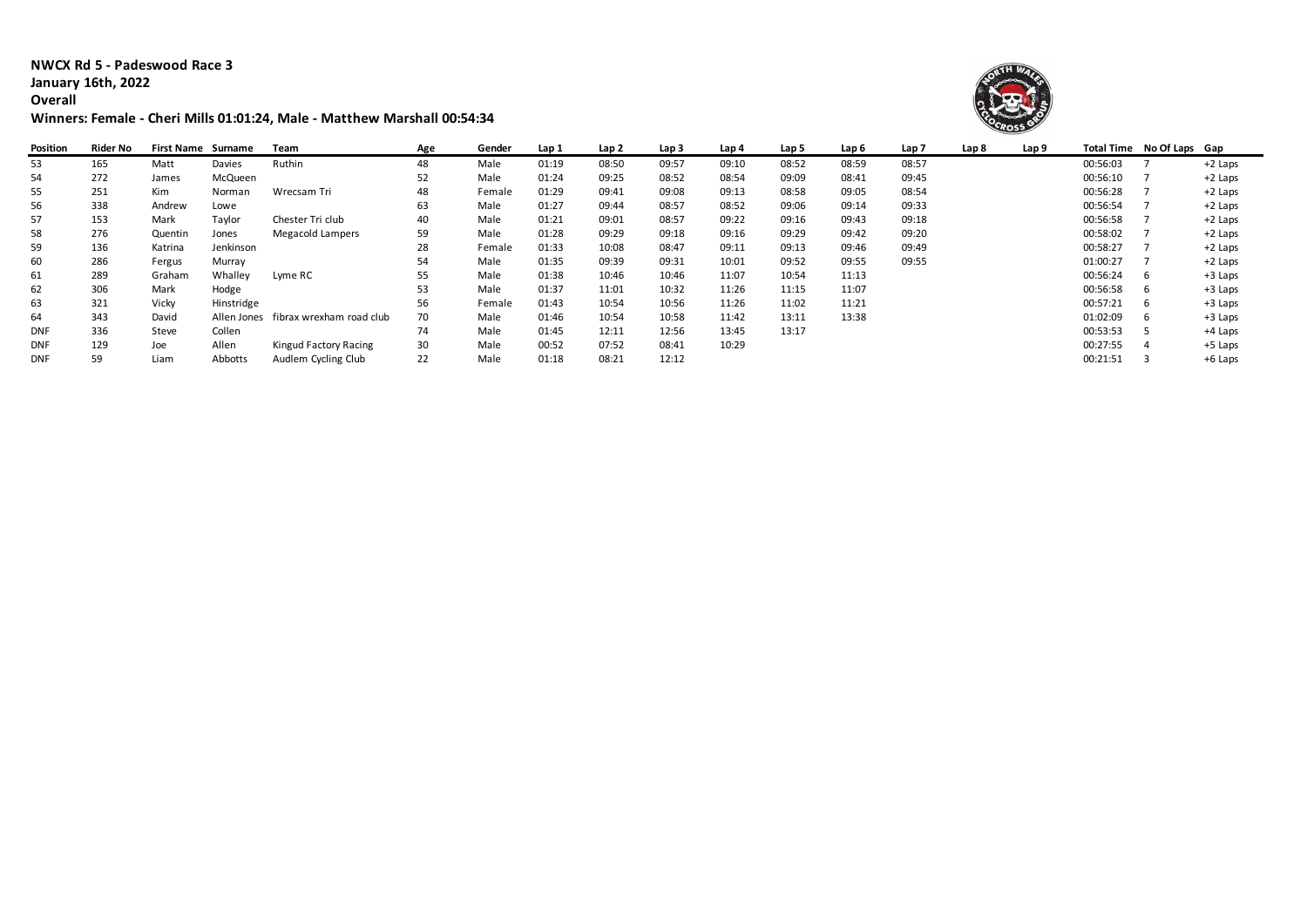**NWCX Rd 5 - Padeswood Race 3 January 16th, 2022 Adults (Female) Winner: Bronwen Jenkinson 00:56:03**



| Position | <b>Rider No</b> | <b>First Name</b> | Surname   | Team | Gender | Lap            | ے Lap | Lap : | -Lap 4 | Lap 5 | Lap 6 | Lap   | Lap 8 | Lap 9 | Total Time No Of Laps Gap |       |
|----------|-----------------|-------------------|-----------|------|--------|----------------|-------|-------|--------|-------|-------|-------|-------|-------|---------------------------|-------|
|          | 138             | ronwen            | Jenkinsor |      | Female | 01:29          | 09:35 | 08:51 | 08:55  | 09:06 | 09:02 | 09:04 |       |       | 00:56:03                  |       |
|          | 136             | atrina)           | Jenkinson |      | Female | $01:3^{\circ}$ | 10:08 | 08:47 | 09:1?  | 09:13 | 09:46 | 09:49 |       |       | 00:58:27                  | 02:25 |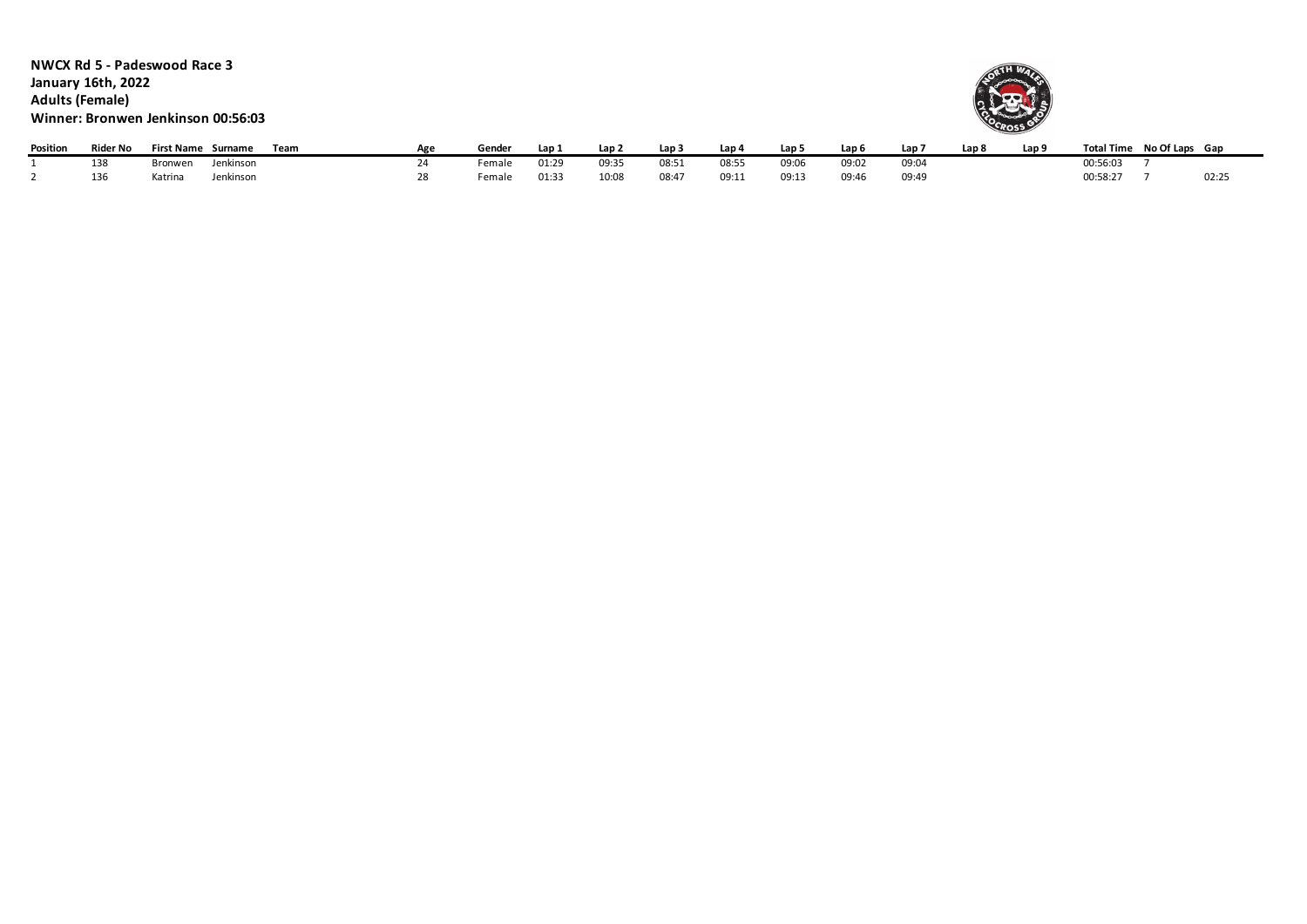**NWCX Rd 5 - Padeswood Race 3 January 16th, 2022 Adults (Male) Winner: Matthew Marshall 00:54:34**



| Position   | Rider No | <b>First Name Surname</b> |                 | Team                                          | Age | Gender | Lap 1 | Lap 2 | Lap 3 | Lap 4 | Lap 5 | Lap 6 | Lap 7 | Lap 8 | Lap 9 |          | Total Time No Of Laps Gap |          |
|------------|----------|---------------------------|-----------------|-----------------------------------------------|-----|--------|-------|-------|-------|-------|-------|-------|-------|-------|-------|----------|---------------------------|----------|
|            | 60       | Matthew                   | Marshal         | Recyclist.cc                                  | 29  | Male   | 00:58 | 06:47 | 06:39 | 06:36 | 06:41 | 06:47 | 06:42 | 06:42 | 06:42 | 00:54:34 |                           |          |
|            | 39       | Dyfan                     | Evans           |                                               | 38  | Male   | 00:53 | 06:29 | 06:33 | 06:44 | 06:43 | 06:55 | 06:43 | 06:47 | 06:52 | 00:54:39 |                           | 00:05    |
|            | 51       | Josh                      | <b>Matthews</b> |                                               | 28  | Male   | 00:53 | 06:31 | 06:38 | 06:54 | 06:54 | 07:07 | 06:57 | 07:02 | 07:16 | 00:56:11 |                           | 01:37    |
| 4          | 49       | Kieran                    |                 | Wynne-Catta Team Lifting Gear Products / C 24 |     | Male   | 00:59 | 06:53 | 06:44 | 06:52 | 07:02 | 07:04 | 06:56 | 07:03 | 07:02 | 00:56:34 |                           | 02:00    |
|            | 32       | John                      | Isaac           | Audlem Cycling                                | 34  | Male   | 01:04 | 06:57 | 06:47 | 06:48 | 07:01 | 06:59 | 07:04 | 07:10 | 06:59 | 00:56:49 |                           | 02:15    |
| 6          | 36       | Bevan                     | Humphreys       | vc melyd                                      | 39  | Male   | 00:54 | 06:53 | 07:00 | 07:00 | 06:59 | 07:13 | 07:16 | 07:16 | 07:19 | 00:57:51 |                           | 03:17    |
|            | 64       | Adam                      | Morris          | Fibrax Wrexham Road Club                      | 19  | Male   | 00:58 | 07:07 | 07:08 | 07:21 | 07:20 | 07:22 | 07:26 | 07:34 | 07:21 | 00:59:37 |                           | 05:02    |
| 8          | 34       | Daniel                    | Jones           |                                               | 38  | Male   | 01:10 | 07:35 | 07:26 | 07:22 | 07:32 | 07:26 | 07:41 | 07:40 | 07:26 | 01:01:18 |                           | 06:44    |
| 9          | 52       | Andrew                    | Tibbett         | Pirate Juice CC                               | 31  | Male   | 01:11 | 07:43 | 07:29 | 07:34 | 07:31 | 07:29 | 07:29 | 07:37 | 07:17 | 01:01:20 |                           | 06:46    |
| 10         | 57       | Dyfan                     | Jones           | VC Melyd                                      | 39  | Male   | 01:14 | 07:41 | 07:26 | 07:25 | 07:32 | 07:33 | 07:31 | 07:38 | 07:22 | 01:01:23 |                           | 06:49    |
| 11         | 40       | Jonathan                  | Tyler           |                                               | 38  | Male   | 01:17 | 07:49 | 07:27 | 07:26 | 07:29 | 07:27 | 07:34 | 07:36 | 07:25 | 01:01:30 |                           | 06:56    |
| 12         | 37       | Stephen                   | Stuart          | <b>Picton Cycles</b>                          | 38  | Male   | 01:04 | 07:37 | 07:32 | 07:41 | 07:39 | 07:40 | 07:35 | 08:00 |       | 00:54:48 |                           | $+1$ Lap |
| 13         | 41       | Luke                      | Taylor          | Stolen goat                                   | 37  | Male   | 01:18 | 07:57 | 07:41 | 07:54 | 07:52 | 07:59 | 08:17 | 08:03 |       | 00:57:01 |                           | $+1$ Lap |
| 14         | 44       | Ally                      | MacPherson      |                                               | 39  | Male   | 01:17 | 08:10 | 07:44 | 07:55 | 08:06 | 08:01 | 08:12 | 07:53 |       | 00:57:18 |                           | $+1$ Lap |
| 15         | 48       | Mark                      | Smith           |                                               | 39  | Male   | 00:56 | 07:38 | 07:56 | 08:07 | 08:24 | 08:21 | 08:04 | 08:18 |       | 00:57:43 |                           | $+1$ Lap |
| 16         | 33       | Hywel                     | Lloyd           |                                               | 36  | Male   | 01:16 | 08:29 | 08:10 | 08:12 | 08:15 | 08:11 | 08:23 | 08:01 |       | 00:58:56 |                           | $+1$ Lap |
| 17         | 50       | Matthew                   | griffiths       |                                               | 31  | Male   | 01:10 | 08:15 | 08:26 | 08:41 | 08:43 | 08:53 | 08:53 | 08:48 |       | 01:01:48 |                           | $+1$ Lap |
| 18         | 70       | Thomas                    | Higgins         |                                               | 20  | Male   | 01:09 | 08:28 | 08:33 | 08:38 | 08:47 | 09:11 | 09:52 |       |       | 00:54:38 |                           | +2 Laps  |
| <b>DNF</b> | 129      | Joe                       | Allen           | Kingud Factory Racing                         | 30  | Male   | 00:52 | 07:52 | 08:41 | 10:29 |       |       |       |       |       | 00:27:55 |                           | +5 Laps  |
| <b>DNF</b> | 59       | Liam                      | Abbotts         | Audlem Cycling Club                           | 22  | Male   | 01:18 | 08:21 | 12:12 |       |       |       |       |       |       | 00:21:51 |                           | +6 Laps  |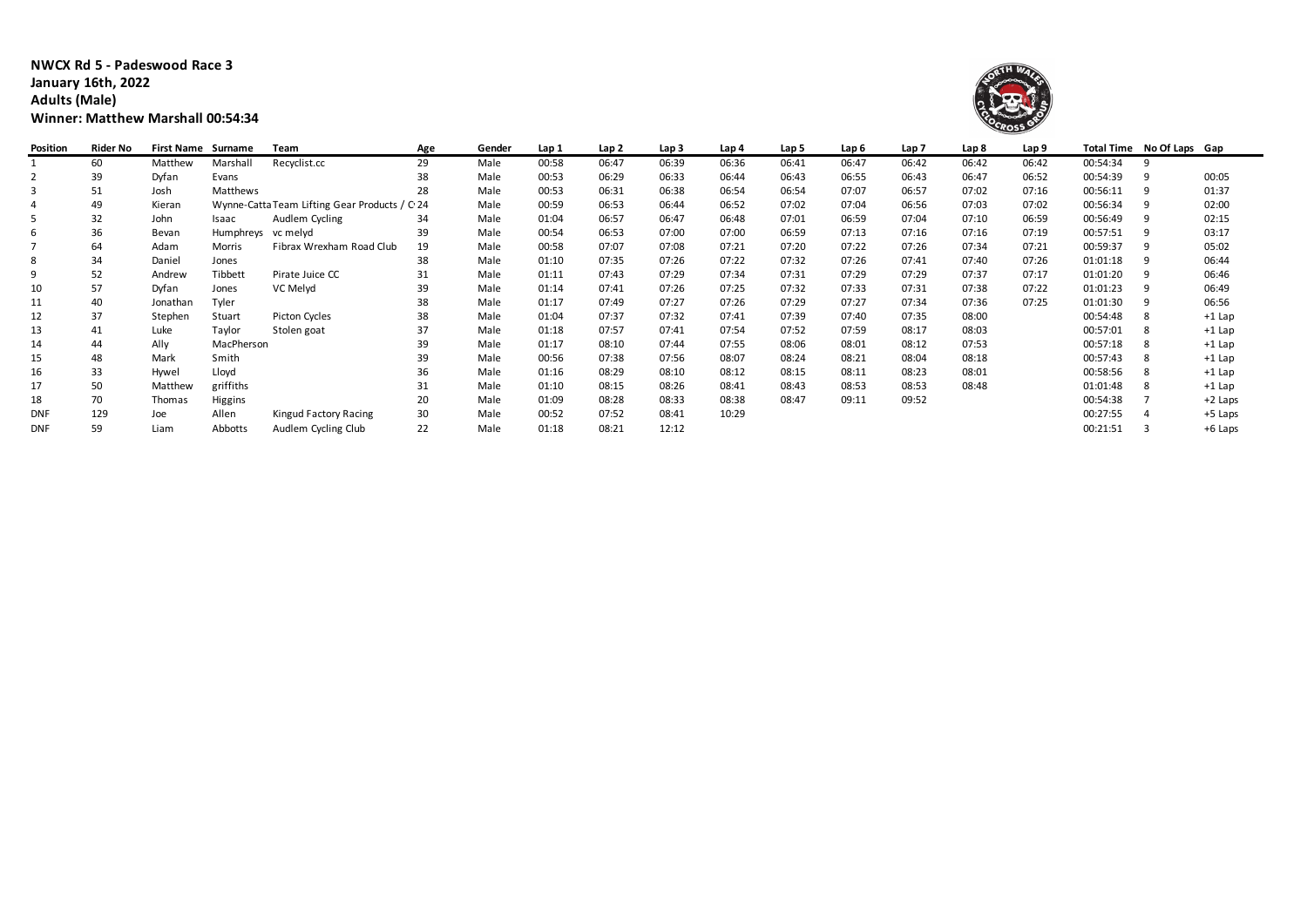|          | January 16th, 2022<br>Under 18's (Female) | NWCX Rd 5 - Padeswood Race 3<br>Winner: Holly Bradbrook 00:55:34 |                     |     |        |       |       |                  |       |                  |                  |       | <b>LEO GROSS</b> |                  |                           |
|----------|-------------------------------------------|------------------------------------------------------------------|---------------------|-----|--------|-------|-------|------------------|-------|------------------|------------------|-------|------------------|------------------|---------------------------|
| Position | Rider No                                  | First Name Surname                                               | Team                | Age | Gender | Lap 1 | Lap 2 | Lap <sub>3</sub> | Lap 4 | Lap <sub>5</sub> | Lap <sub>6</sub> | Lap 7 | Lap 8            | Lap <sub>9</sub> | Total Time No Of Laps Gap |
|          | 22                                        | Holly                                                            | Bradbrook MTRT trek | 17  | Female | 01:06 | 07:40 | 07:44            | 07:43 | 07:49            | 07:54            | 07:54 | 07:43            |                  | 00:55:34                  |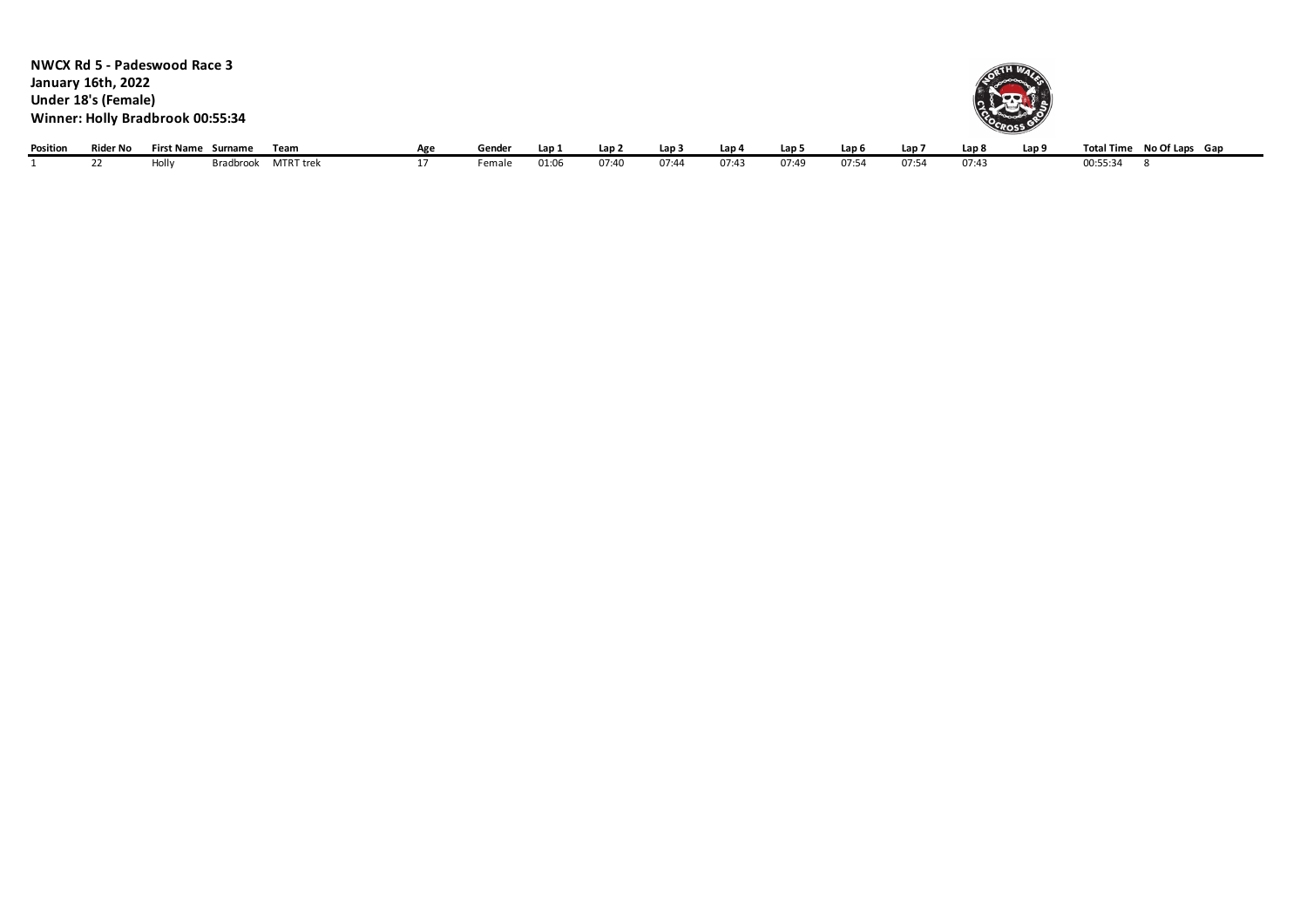**NWCX Rd 5 - Padeswood Race 3 January 16th, 2022 Vet 40 (Female) Winner: Cheri Mills 01:01:24**



| Position | Rider No       | <b>First Name</b> | Surname | Team               | Gender | Lap:              | Lap 2 | Lap <sub>3</sub> | Lap 4 | Lap 5 | Lap <sub>6</sub> | Lap T | Lap 8 | Lap 9 | Total Time | No Of Laps Gap |         |
|----------|----------------|-------------------|---------|--------------------|--------|-------------------|-------|------------------|-------|-------|------------------|-------|-------|-------|------------|----------------|---------|
|          | 252            | Cheri             | Mills   | Wrexham roads club | emale  | 01:0 <sup>o</sup> | 07:20 | 07:27            | 07:3  | 07:37 | 07:34            | 07:41 | 07:36 | 07:30 | 01:01:24   |                |         |
|          | $2 - 4$<br>∠J⊥ | Kim               | Norman  | Wrecsam Tri        | emale  | 01:29             | 09:41 | 09:08            | 09:13 | 08:58 | 09:05            | 08:54 |       |       | 00:56:28   |                | +2 Laps |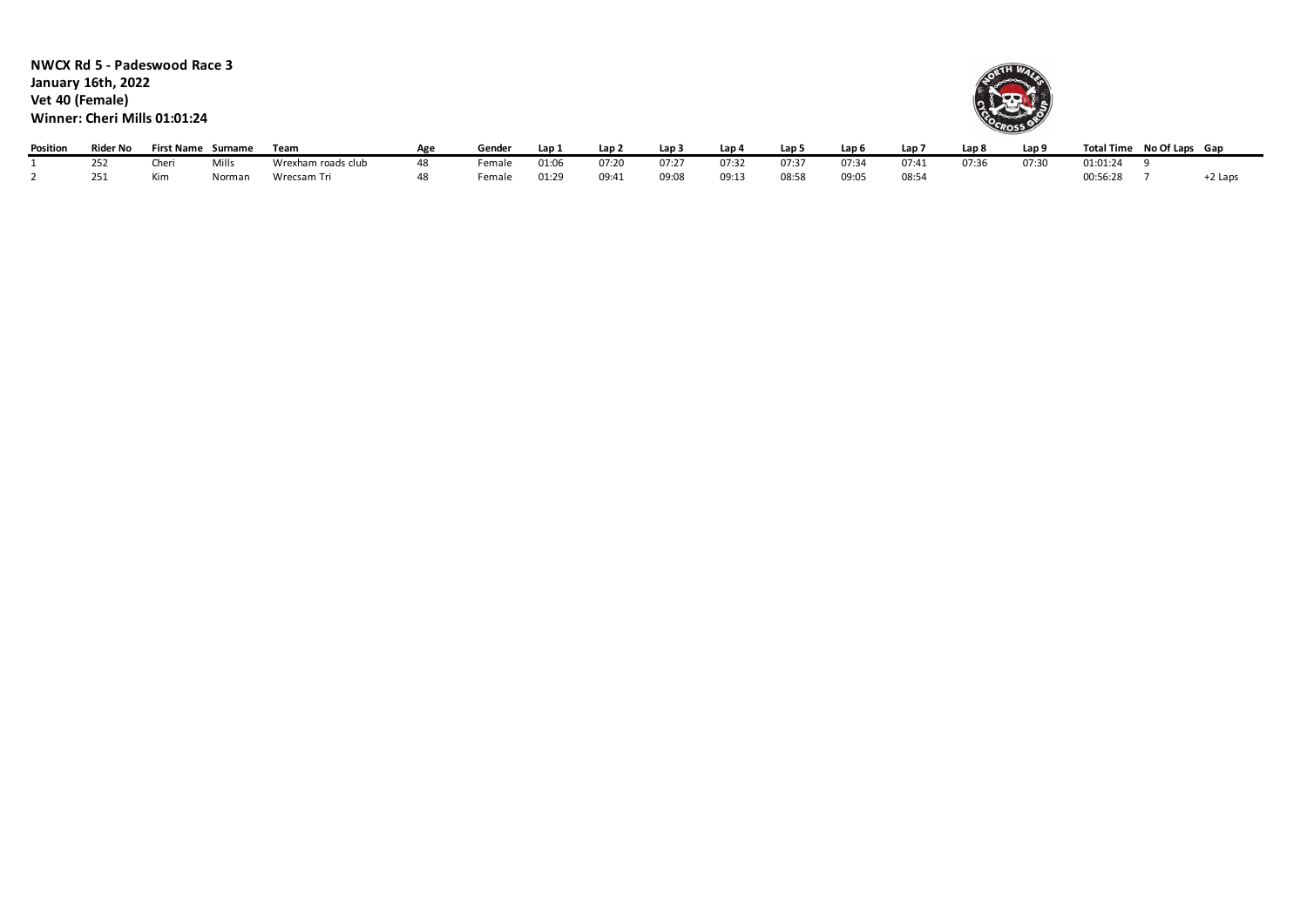**NWCX Rd 5 - Padeswood Race 3 January 16th, 2022 Vet 40 (Male) Winner: Stephen Bradbrook 00:57:08**



| Position | Rider No | <b>First Name Surname</b> |               | Team                             | Age | Gender | Lap 1 | Lap 2 | Lap 3 | Lap 4 | Lap 5 | Lap 6 | Lap <sub>7</sub> | Lap 8 | Lap 9 |          | Total Time No Of Laps Gap |           |
|----------|----------|---------------------------|---------------|----------------------------------|-----|--------|-------|-------|-------|-------|-------|-------|------------------|-------|-------|----------|---------------------------|-----------|
|          | 76       | Stephen                   | Bradbrook     | <b>MTRT</b> trek                 | 49  | Male   | 00:57 | 06:59 | 06:54 | 06:57 | 06:59 | 07:06 | 07:05            | 07:07 | 07:04 | 00:57:08 |                           |           |
| ∠        | 183      | Simon                     | Myatt         | Ashbourne                        | 41  | Male   | 01:02 | 07:40 | 07:32 | 07:19 | 07:17 | 07:16 | 07:30            | 07:18 | 07:18 | 01:00:12 |                           | 03:04     |
|          | 160      | Steve                     | Bowman        | Origin Race Team                 | 44  | Male   | 01:10 | 07:49 | 07:23 | 07:20 | 07:24 | 07:23 | 07:29            | 07:28 | 07:34 | 01:01:00 |                           | 03:52     |
| 4        | 166      | Matt                      | Spencer       | GWRT                             | 44  | Male   | 01:14 | 07:48 | 07:26 | 07:36 | 07:40 | 07:40 | 07:49            | 07:41 |       | 00:54:54 |                           | $+1$ Lap  |
|          | 187      | Jake                      | Lomax         |                                  | 47  | Male   | 01:13 | 07:41 | 07:32 | 07:35 | 07:40 | 07:41 | 07:48            | 07:48 |       | 00:55:00 |                           | $+1$ Lap  |
| ь        | 151      | Neil                      | Upton         |                                  | 42  | Male   | 01:00 | 07:26 | 07:30 | 07:47 | 07:42 | 07:46 | 07:57            | 08:12 |       | 00:55:21 |                           | $+1$ Lap  |
|          | 181      | Mike                      | Fugaccia      |                                  | 48  | Male   | 01:13 | 07:51 | 07:40 | 07:40 | 07:43 | 07:40 | 08:03            | 07:39 |       | 00:55:29 |                           | $+1$ Lap  |
| 8        | 180      | Graham                    | Hand          | Flattyres MTB                    | 44  | Male   | 01:15 | 08:02 | 07:30 | 07:35 | 07:40 | 07:41 | 08:03            | 07:45 |       | 00:55:30 |                           | $+1$ Lap  |
|          | 170      | Nigel                     | <b>Bosley</b> |                                  | 47  | Male   | 01:17 | 08:24 | 08:06 | 08:17 | 08:12 | 08:10 | 08:08            | 08:12 |       | 00:58:46 |                           | $+1$ Lap  |
| 10       | 164      | Ben                       | Hext          | Oneplanet Adventure Bike Club 44 |     | Male   | 01:22 | 08:28 | 08:35 | 08:33 | 08:44 | 08:46 | 08:24            | 08:20 |       | 01:01:12 |                           | $+1$ Lap  |
| 11       | 179      | Gareth                    | Jaggard       | Clwydian range runners           | 40  | Male   | 01:24 | 09:06 | 08:34 | 08:38 | 08:54 | 09:09 | 09:27            |       |       | 00:55:12 |                           | $+2$ Laps |
| 12       | 165      | Matt                      | Davies        | Ruthin                           | 48  | Male   | 01:19 | 08:50 | 09:57 | 09:10 | 08:52 | 08:59 | 08:57            |       |       | 00:56:03 |                           | $+2$ Laps |
| 13       | 153      | Mark                      | Taylor        | Chester Tri club                 | 40  | Male   | 01:21 | 09:01 | 08:57 | 09:22 | 09:16 | 09:43 | 09:18            |       |       | 00:56:58 |                           | $+2$ Laps |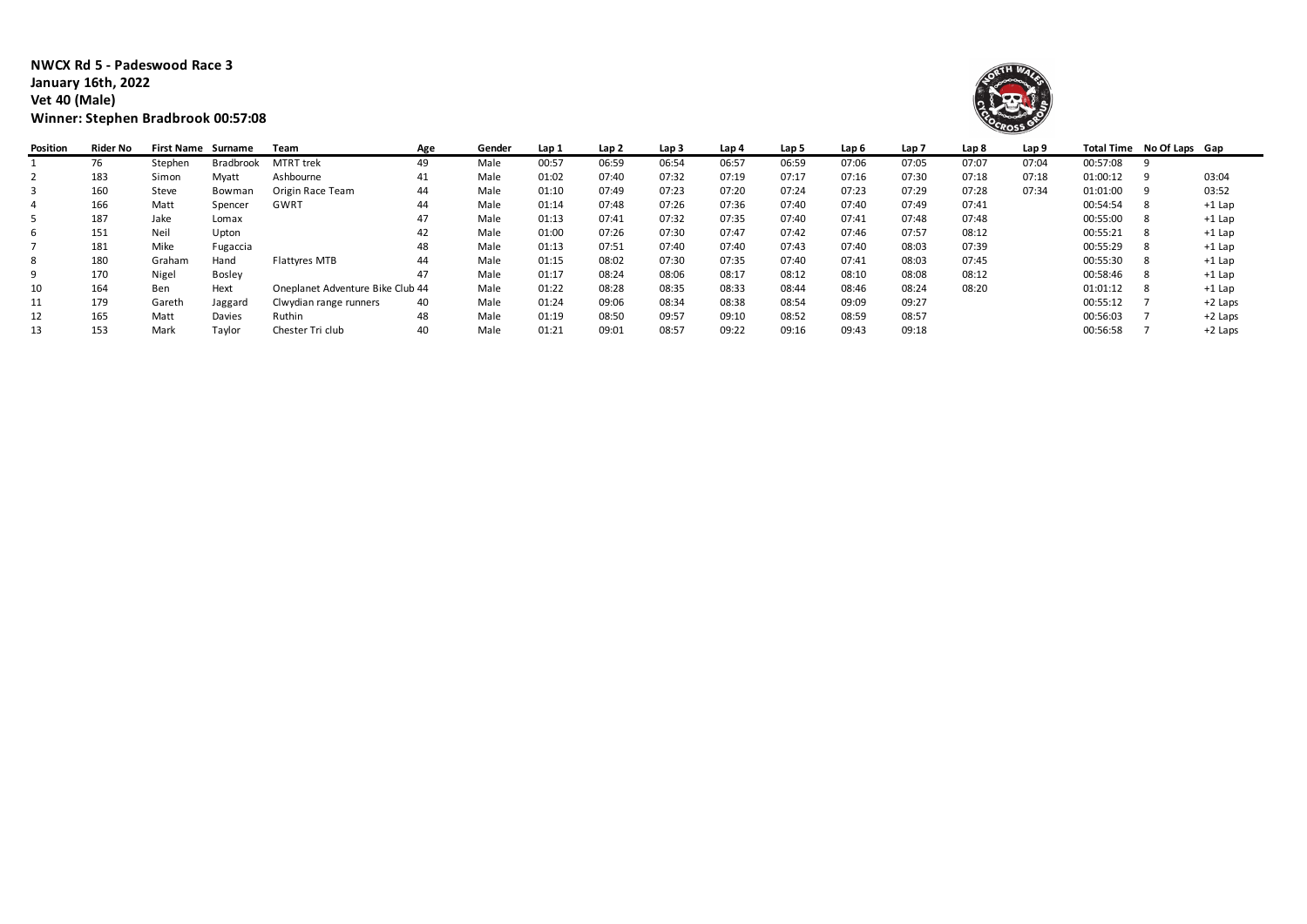**NWCX Rd 5 - Padeswood Race 3 January 16th, 2022 Vet 50 (Female) Winner: Jan Rogers 01:03:02**



| Position | Rider No |       | First Name Surname | Team        | Age | Gender | Lap 1 | Lan 2 | Lap 3 | Lap 4 | Lap 5 | Lap 6 | Lap . | Lap 8 | Lap! |          | Total Time No Of Laps Gap |         |
|----------|----------|-------|--------------------|-------------|-----|--------|-------|-------|-------|-------|-------|-------|-------|-------|------|----------|---------------------------|---------|
|          | 322      | Jan   | रेogers            | Chester Tri |     | emale  | 01:24 | 08:58 | 08:39 | 08:33 | 08:50 | 08:51 | 08:53 | 08:54 |      | 01:03:02 |                           |         |
|          | 321      | Vicky | Hinstridge         |             |     | Female | 01:4  | 10:54 | 10:56 | 11:26 | 11:02 | 11:21 |       |       |      | 00:57:21 |                           | +2 Laps |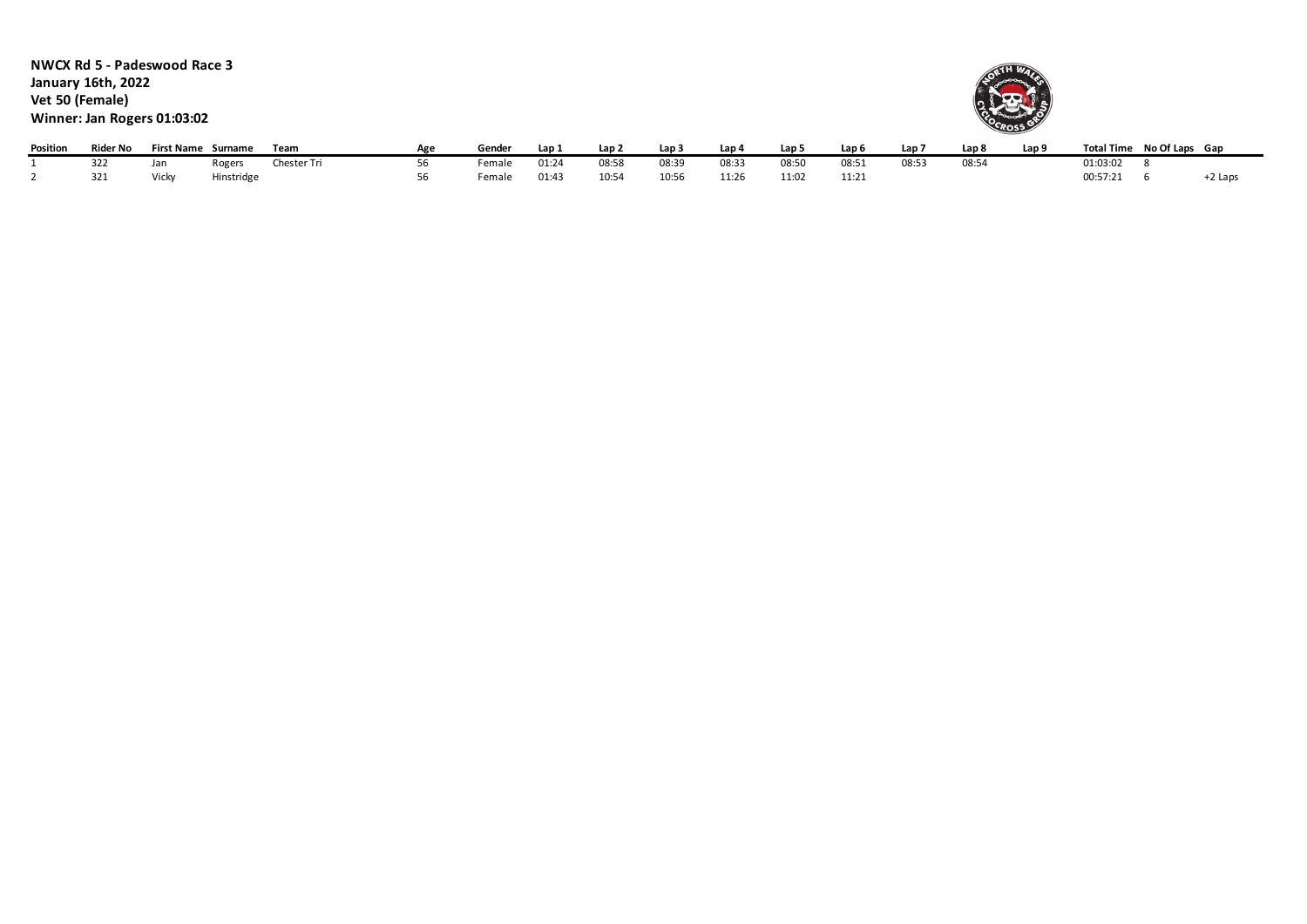**NWCX Rd 5 - Padeswood Race 3 January 16th, 2022 Vet 50 (Male) Winner: Robert Allen 00:59:37**



| Position | Rider No | <b>First Name Surname</b> |                | Team                      | Age | Gender | Lap 1 | Lap 2 | Lap 3 | Lap 4 | Lap 5 | Lap 6 | Lap 7 | Lap 8 | Lap 9 |          | Total Time No Of Laps Gap |           |
|----------|----------|---------------------------|----------------|---------------------------|-----|--------|-------|-------|-------|-------|-------|-------|-------|-------|-------|----------|---------------------------|-----------|
|          | 281      | Robert                    | Allen          | Leisure Lakes Bikes       | 56  | Male   | 01:01 | 07:14 | 07:12 | 07:14 | 07:14 | 07:26 | 07:25 | 07:31 | 07:21 | 00:59:37 |                           |           |
|          | 279      | <b>Brian</b>              | Wills          |                           | 50  | Male   | 00:56 | 07:09 | 07:19 | 07:20 | 07:31 | 07:29 | 07:35 | 07:46 | 07:42 | 01:00:47 | 9                         | 01:10     |
|          | 280      | Peter                     | Grant          |                           | 58  | Male   | 01:04 | 07:45 | 07:49 | 07:42 | 07:44 | 07:47 | 07:54 | 07:49 |       | 00:55:34 |                           | $+1$ Lap  |
|          | 287      | Stephen                   | Sladin         | Congleton CC              | 54  | Male   | 01:06 | 07:48 | 07:46 | 07:48 | 07:59 | 07:52 | 07:56 | 07:43 |       | 00:55:57 |                           | $+1$ Lap  |
| 5        | 291      | George                    | Peers          |                           | 53  | Male   | 01:07 | 07:52 | 07:53 | 07:57 | 07:58 | 08:10 | 08:18 | 08:08 |       | 00:57:23 |                           | $+1$ Lap  |
| 6        | 274      | Peter                     | Hughes         |                           |     | Male   | 01:16 | 08:17 | 07:55 | 07:57 | 08:05 | 08:11 | 08:10 | 08:29 |       | 00:58:20 |                           | $+1$ Lap  |
|          | 284      | David                     | Jones          |                           | 59  | Male   | 01:19 | 08:29 | 07:59 | 08:13 | 08:15 | 08:06 | 08:12 | 08:12 |       | 00:58:45 |                           | $+1$ Lap  |
| 8        | 282      | Marcus                    | Abbotts        | AUDLEM CYCLING CLUB       | 55  | Male   | 01:14 | 08:12 | 08:06 | 08:15 | 08:20 | 08:21 | 08:30 | 08:24 |       | 00:59:21 |                           | $+1$ Lap  |
| 9        | 271      | Justin                    | E Lewis        | Vc melyd                  | 51  | Male   | 01:12 | 08:08 | 08:03 | 08:18 | 08:33 | 08:43 | 08:48 | 08:23 |       | 01:00:06 | 8                         | $+1$ Lap  |
| 10       | 277      | Chris                     | Bennett        | <b>GOG Triathlon Club</b> | 56  | Male   | 01:25 | 08:55 | 08:21 | 08:15 | 08:27 | 08:23 | 08:43 | 08:27 |       | 01:00:56 | 8                         | $+1$ Lap  |
| 11       | 299      | Terry                     | <b>Bolland</b> | Harry Middleton CC        | 57  | Male   | 01:30 | 09:08 | 08:28 | 08:24 | 08:29 | 08:30 | 08:26 | 08:13 |       | 01:01:08 |                           | $+1$ Lap  |
| 12       | 300      | Gary                      | Kenny          |                           | 56  | Male   | 01:31 | 09:30 | 08:58 | 08:57 | 08:51 | 08:59 | 09:08 |       |       | 00:55:53 |                           | $+2$ Laps |
| 13       | 272      | James                     | McQueen        |                           | 52  | Male   | 01:24 | 09:25 | 08:52 | 08:54 | 09:09 | 08:41 | 09:45 |       |       | 00:56:10 |                           | +2 Laps   |
| 14       | 276      | Quentin                   | Jones          | <b>Megacold Lampers</b>   | 59  | Male   | 01:28 | 09:29 | 09:18 | 09:16 | 09:29 | 09:42 | 09:20 |       |       | 00:58:02 |                           | +2 Laps   |
| 15       | 286      | Fergus                    | Murray         |                           | 54  | Male   | 01:35 | 09:39 | 09:31 | 10:01 | 09:52 | 09:55 | 09:55 |       |       | 01:00:27 |                           | +2 Laps   |
| 16       | 289      | Graham                    | Whalley        | Lyme RC                   | 55  | Male   | 01:38 | 10:46 | 10:46 | 11:07 | 10:54 | 11:13 |       |       |       | 00:56:24 | b                         | +3 Laps   |
| 17       | 306      | Mark                      | Hodge          |                           | 53  | Male   | 01:37 | 11:01 | 10:32 | 11:26 | 11:15 | 11:07 |       |       |       | 00:56:58 |                           | +3 Laps   |